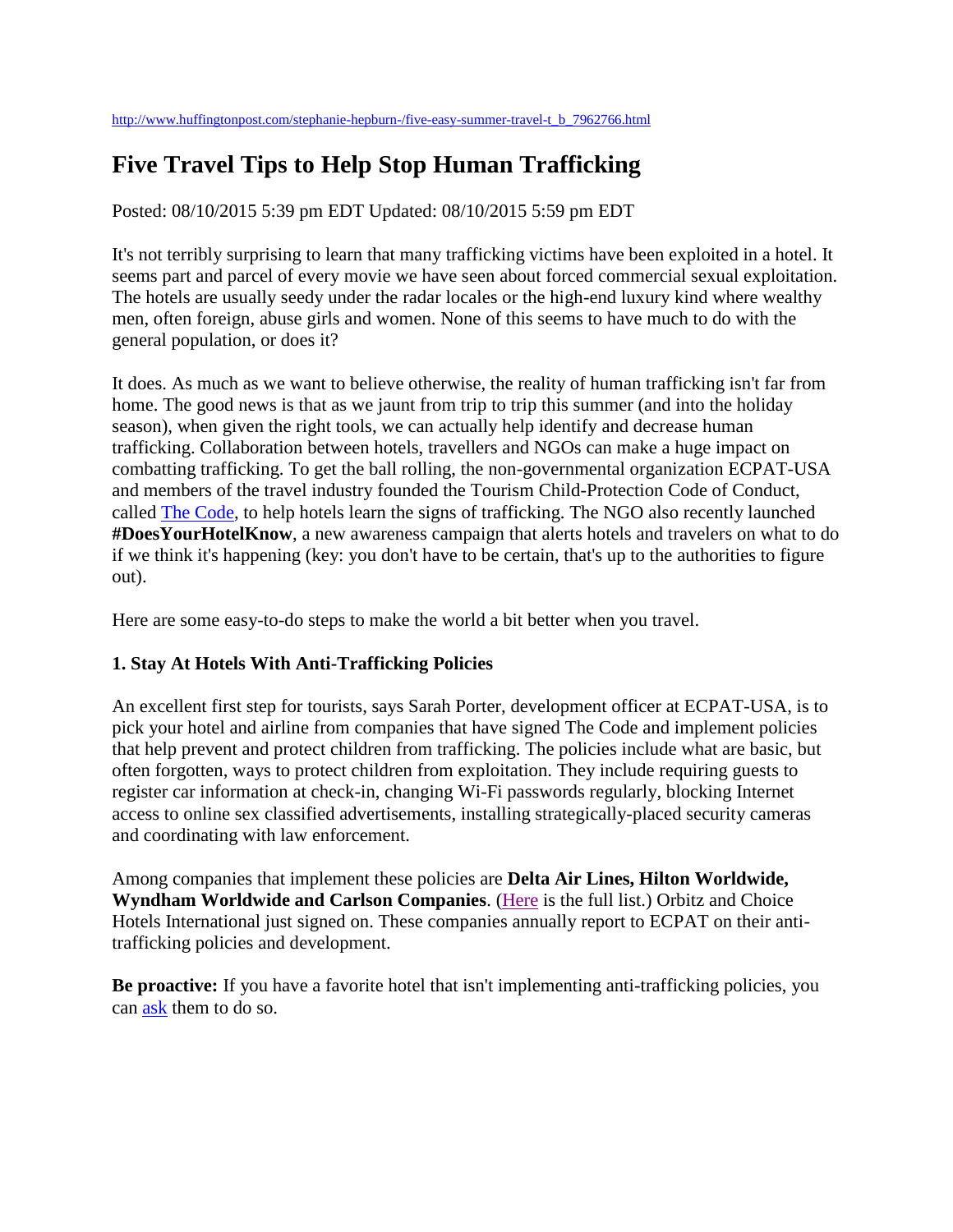

# **2. Get Your Employer To Buy-In**

Forget about just travel for leisure during the summer, many of us frequently travel for business. We don't likely think about the impact our companies can have if their travel and hotel accounts include anti-trafficking policies. It seems so simple and easy, but the impact is enormous. Major companies that build-in anti-trafficking language into contracts with hotels are **Apple, Toyota, Reed Elsevier, McDonalds and Kraft**. These companies are connecting the dots and realize that they play a unique role in combatting trafficking. They are using their corporate influence to do more. So can you, if you bring it to your employer's attention.

# **3. Learn the Red Flags**

By learning how to identify signs of trafficking, you quickly become part of the solution and increase the number of eyes and ears on the ground. The red flags are often simple and easy to remember. For instance, do you see a young person inappropriately dressed for the weather? Is the person disoriented and with another person who seems in charge and speaks for him/her (right, it sounds like my one-year-old most of the time, but I think you know what I mean). [Here](https://d17my9ypnvqzep.cloudfront.net/35C5F64E-D137-45E8-A1E4-83D0CF1E97FB/91b3f0c3-4b78-4cde-9886-b4e6f9a0118a.pdf) are some other clues. Often, it's the totality of clues and simply your gut that tell you something is wrong...